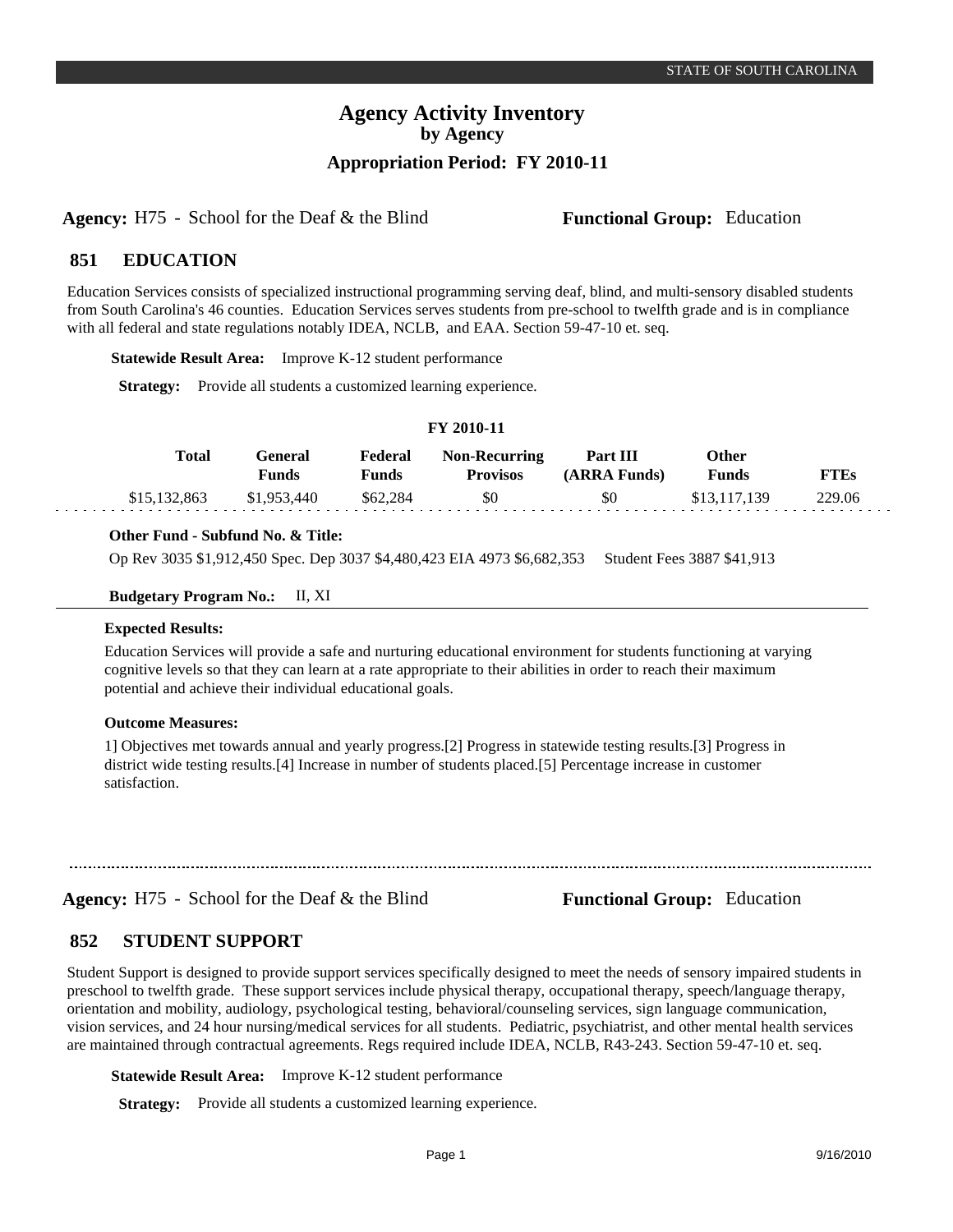## **Agency Activity Inventory by Agency**

## **Appropriation Period: FY 2010-11**

#### **FY 2010-11**

| Total       | General<br><b>Funds</b> | Federal<br>Funds | <b>Non-Recurring</b><br><b>Provisos</b> | Part III<br>(ARRA Funds) | Other<br><b>Funds</b> | FTEs  |
|-------------|-------------------------|------------------|-----------------------------------------|--------------------------|-----------------------|-------|
| \$2,449,217 | \$1,436,053             | \$128,429        | \$0                                     | \$0                      | \$884.735             | 50.05 |

### **Other Fund - Subfund No. & Title:**

Op Rev 3035 \$130,989 Spec. Dep 3037 \$293,180, EIA4973\$457,696, stud fees 3887 \$2870

#### **Budgetary Program No.:** III, XI

#### **Expected Results:**

Support services will provide access to the curriculum for students through the management of their medical needs, therapeutic needs, physical needs, emotional needs, and development of their independent living skills and employment skills.

#### **Outcome Measures:**

1] Objectives met towards annual and yearly progress.[2] Progress in statewide testing results.[3] Progress in district wide testing results.[4] Increase in number of students placed.[5] Percentage increase in customer satisfaction.

**Agency:** H75 - School for the Deaf & the Blind **Functional Group:** Education

#### **AFTERSCHOOL (formerly Residential) 853**

After school programming provides students with opportunities to learn essential life skills and support academic skills taught during the day. The skills are taught through well planned activities that include an after school tutoring program to provide academic support, enrichment classes based on state standards (art, drama, service clubs etc.), expanded core curriculum to teach independent living skills, character education, community experiences, service learning, and a full array of opportunities in athletics (including varsity, junior varsity and recreation classes). Section 59-47-10 et. seq.

**Statewide Result Area:** Improve K-12 student performance

**Strategy:** Provide for quality, cost-effective service delivery. The costs associated with South Carolina's transportation and testing systems should be reduced while the efficiency with which these systems operate is improved.

#### **FY 2010-11**

| <b>Total</b> | General)<br>Funds | Federal<br>Funds | <b>Non-Recurring</b><br><b>Provisos</b> | Part III<br>(ARRA Funds) | Other<br><b>Funds</b> | <b>TTEs</b> |
|--------------|-------------------|------------------|-----------------------------------------|--------------------------|-----------------------|-------------|
| \$3,543,300  | \$1,775,569       | \$175,209        | \$0                                     | \$0                      | \$1,592,522           | 38.82       |

### **Other Fund - Subfund No. & Title:**

Op Rev 3035\$235,780, Spec. Dep 3037\$527,723 , EIA 4973 \$ 823,851, 3887 Stud Fees \$5,168

**Budgetary Program No.:** IV, XI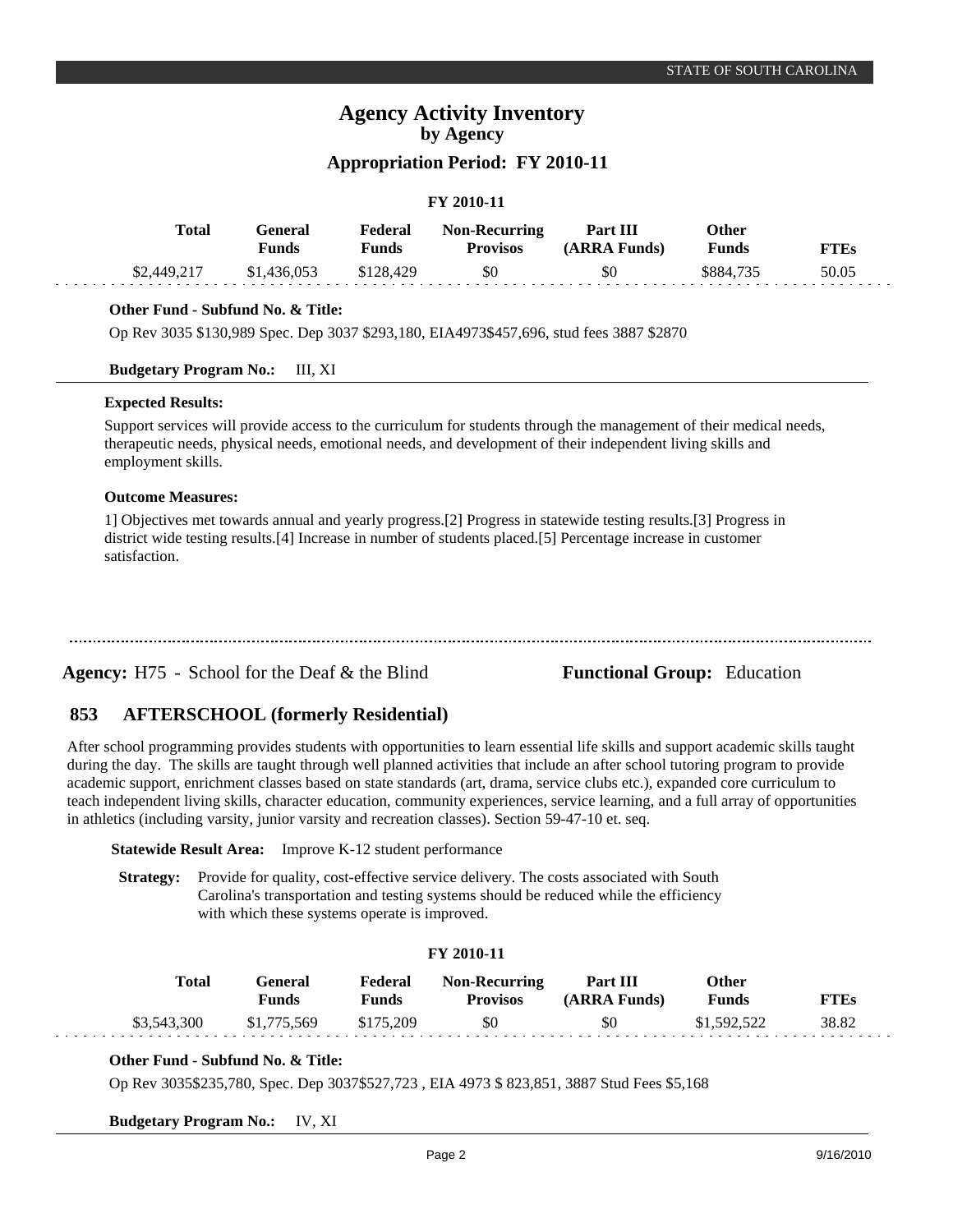## **Agency Activity Inventory by Agency Appropriation Period: FY 2010-11**

#### **Expected Results:**

After school programming will provide training necessary to students for the development of skills to be successful academically, live independently, obtain employment and contribute to their community

#### **Outcome Measures:**

1] Objectives met towards annual and yearly progress.[2] Progress in statewide testing results.[3] Progress in district wide testing results.[4] Increase in day student participation in after school activities[5] Percentage increase in customer satisfaction.

**Agency:** H75 - School for the Deaf & the Blind **Functional Group:** Education

#### **STATEWIDE SERVICE DELIVERY [formerly Outreach] 854**

Statewide Service Delivery is the provision of services to assist South Carolina school districts, state agencies, local education institutions, businesses, medical facilities, local courts, etc., in meeting compliance with state and federal mandates related to the education of students with special needs, communication access required by the Americans with Disabilities Act and mandated services for infants/ toddlers w/ sensory disabilities, birth to 3 years of age and their families.

#### **Statewide Result Area:** Improve K-12 student performance

**Strategy:** Provide each student an education that equips them with the skills necessary to compete in the regional, national, and international marketplace.

#### **FY 2010-11**

| Total       | General<br>Funds | Federal<br>Funds | <b>Non-Recurring</b><br><b>Provisos</b> | Part III<br>(ARRA Funds) | Other<br><b>Funds</b> | <b>FTEs</b> |
|-------------|------------------|------------------|-----------------------------------------|--------------------------|-----------------------|-------------|
| \$2,682,827 | \$1,199,368      | \$919.949        | \$0                                     | SO.                      | \$563.510             | 23.29       |

### **Other Fund - Subfund No. & Title:**

Op Rev 3035\$157,187, Spec. Dep 3037\$ 351,816, Student Fees 3887 \$50,922 EIA 4973 \$3,585

## **Budgetary Program No.:** V, XI

#### **Expected Results:**

Statewide service delivery will provide cost effective services to school districts, agencies and local entities to meet mandated compliance regulations.

#### **Outcome Measures:**

[1] Percentage increase in number of school districts served.[2] Percentage increase in market share.[3] Percentage increase in customer satisfaction.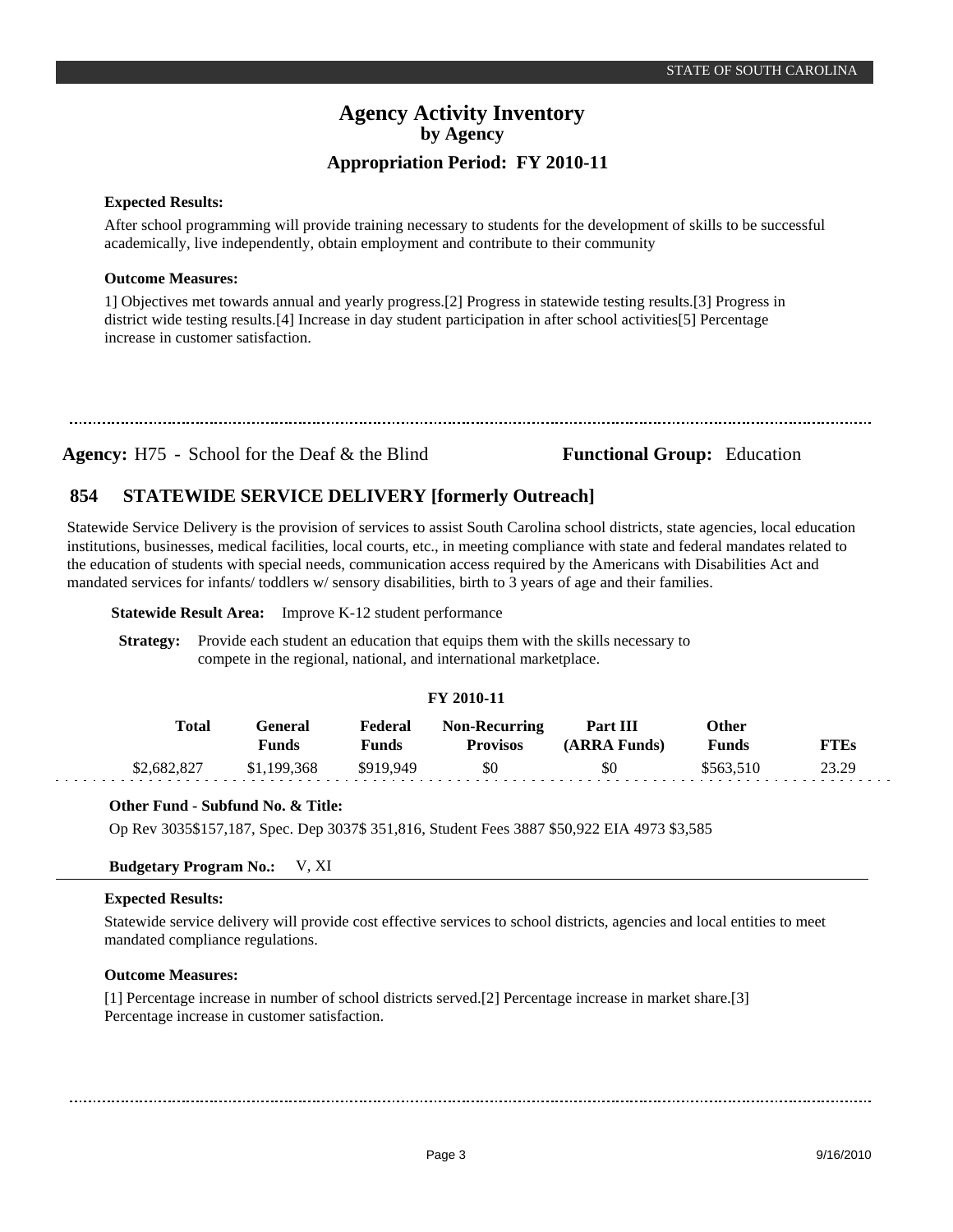# **Agency Activity Inventory by Agency**

**Appropriation Period: FY 2010-11**

**Agency:** H75 - School for the Deaf & the Blind **Functional Group:** Education

#### **ADMINISTRATION 855**

Administration is comprised of 5 major program areas; Human Resources, Finance, Public Information Services, Information Technology and the President's Office. This function provides logistical support for all of the other program areas, strategic leadership, constituent relations, and oversight of compliance with regulatory standards, as well as, fiscal, personnel, and safety/security services, along with technology support for all systems. Section 59-47-10 et. seq.

**Statewide Result Area:** Improve K-12 student performance

**Strategy:** Administration

| Total       | General<br><b>Funds</b> | Federal<br>Funds | <b>Non-Recurring</b><br><b>Provisos</b> | Part III<br>(ARRA Funds) | Other<br><b>Funds</b> | <b>FTEs</b> |  |
|-------------|-------------------------|------------------|-----------------------------------------|--------------------------|-----------------------|-------------|--|
| \$3,031,988 | \$2,760,640             | \$15.124         | \$0                                     | \$0                      | \$256.224             | 27.60       |  |

**FY 2010-11**

### **Other Fund - Subfund No. & Title:**

Op Rev 3035 \$78,594, Spec. Dep 3037\$175,908Student Fees 3887 \$1,722

#### **Budgetary Program No.:** I, XI

#### **Expected Results:**

Administration will provide all program areas with the necessary resources to achieve their objectives in a manner that strives for efficiency and value.

#### **Outcome Measures:**

[1] Percentage on campus safety survey[2] Percentage of highly qualified teachers.[3] Percentage of increase in revenue from other funds.[4] Increase in number of grants awarded and completed.[5] Improved cash flow cycle.[6 Increase in community awareness of the agency and its services.[7] Improved communication and flow of information.

**Agency:** H75 - School for the Deaf & the Blind **Functional Group:** Education

#### **PHYSICAL SUPPORT 856**

Physical Support Services is responsible for the development, maintenance, housekeeping and grounds keeping of the 160 acre, 38 building, 161 year old campus of the South Carolina School for the Deaf and the Blind. Regs required include standards under ADA, Section 504, State Accreditation, OSHA, LLR, State Engineer and DHEC. Section 59-47-10 et. seq.

**Statewide Result Area:** Improve K-12 student performance

**Strategy:** Provide for quality, cost-effective service delivery. The costs associated with South Carolina's transportation and testing systems should be reduced while the efficiency with which these systems operate is improved.